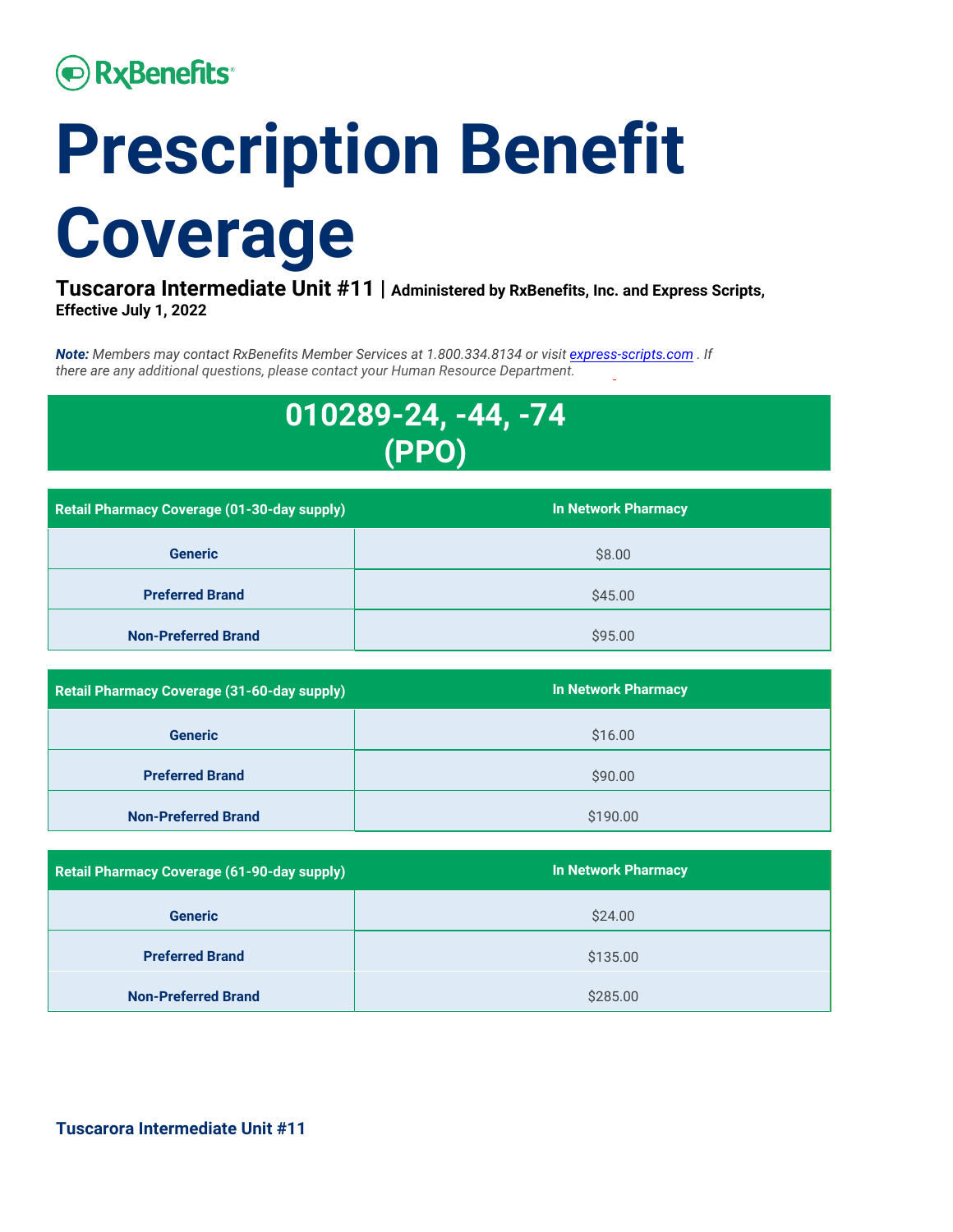| Mail Order Extended Supply (01-90-day<br>supply) | <b>In Network Pharmacy</b> |
|--------------------------------------------------|----------------------------|
| <b>Generic</b>                                   | \$16.00                    |
| <b>Preferred Brand</b>                           | \$90.00                    |
| <b>Non-Preferred Brand</b>                       | \$190.00                   |

## Accumulations

Maximum Out of Pocket (MOOP) Embedded \$7,900.00 Individual/ \$15,800.00 Family

The plan year MOOP applies to pharmacy and medical claims. Each individual family member must meet the single MOOP unless the family MOOP has been met. Once met, your covered prescriptions are paid at 100%. Generic dispense as written penalties do not apply to the MOOP.

#### **Specialty Medications**

Specialty medications are high-cost drugs that are often injected or infused and require special storage and monitoring. These medications must be obtained through Accredo specialty pharmacy by calling Accredo at 1.800.803.2523. Some exceptions apply. These medications are limited to a 1-30 day supply. Specialty medications largely fall into the formulary brand category but could also fall into the biosimilar or generic specialty drug category. These medications are subject to the appropriate co-insurance as listed below. Accredo Specialty Pharmacy also offers pharmaceutical care management services designed to provide you with assistance throughout your treatment.

| <b>Specialty Medication</b> | <b>Accredo</b>                     |
|-----------------------------|------------------------------------|
| <b>Specialty</b>            | 25% Coinsurance (\$200.00 Maximum) |

#### **Manufacturer Copay Assistance Program (MCAP)**

Some specialty medications may qualify for third-party copayment assistance programs which could lower your out of pocket costs for those products. For any such specialty medication where third party copayment assistance is used, you will not receive credit toward your maximum out of pocket or deductible for any copayment or coinsurance amounts that are applied to a manufacturer coupon or rebate.

#### **Generic Policy - Dispense As Written (DAW)**

If your doctor writes a prescription stating that a Generic may be dispensed, we will only pay for the Generic drug. If you choose to buy the Brand name drug in this situation, you will be required to pay the Brand copay/coinsurance plus the difference in cost between the Generic and Brand name drug. The Generic Policy does not apply if your doctor requires a brand name medication.

#### **Maintenance Drug**

A medication that is used for chronic health conditions on an ongoing or long-term basis (e.g., antihypertensive medication taken daily to control high blood pressure).

#### **Preventive Medications**

Your employer's plan is subject to the Affordable Care Act (ACA) which requires the coverage of a number of preventive items and services at 100% and ensures these items and services are not subject to deductibles, maximum out of pockets, or other limitations such as annual caps or limits. You may contact RxBenefits Member Services at 1.800.334.8134 if you have specific drug questions or register at *[express-scripts.com](http://express-scripts.com/)* to check drug costs and coverage.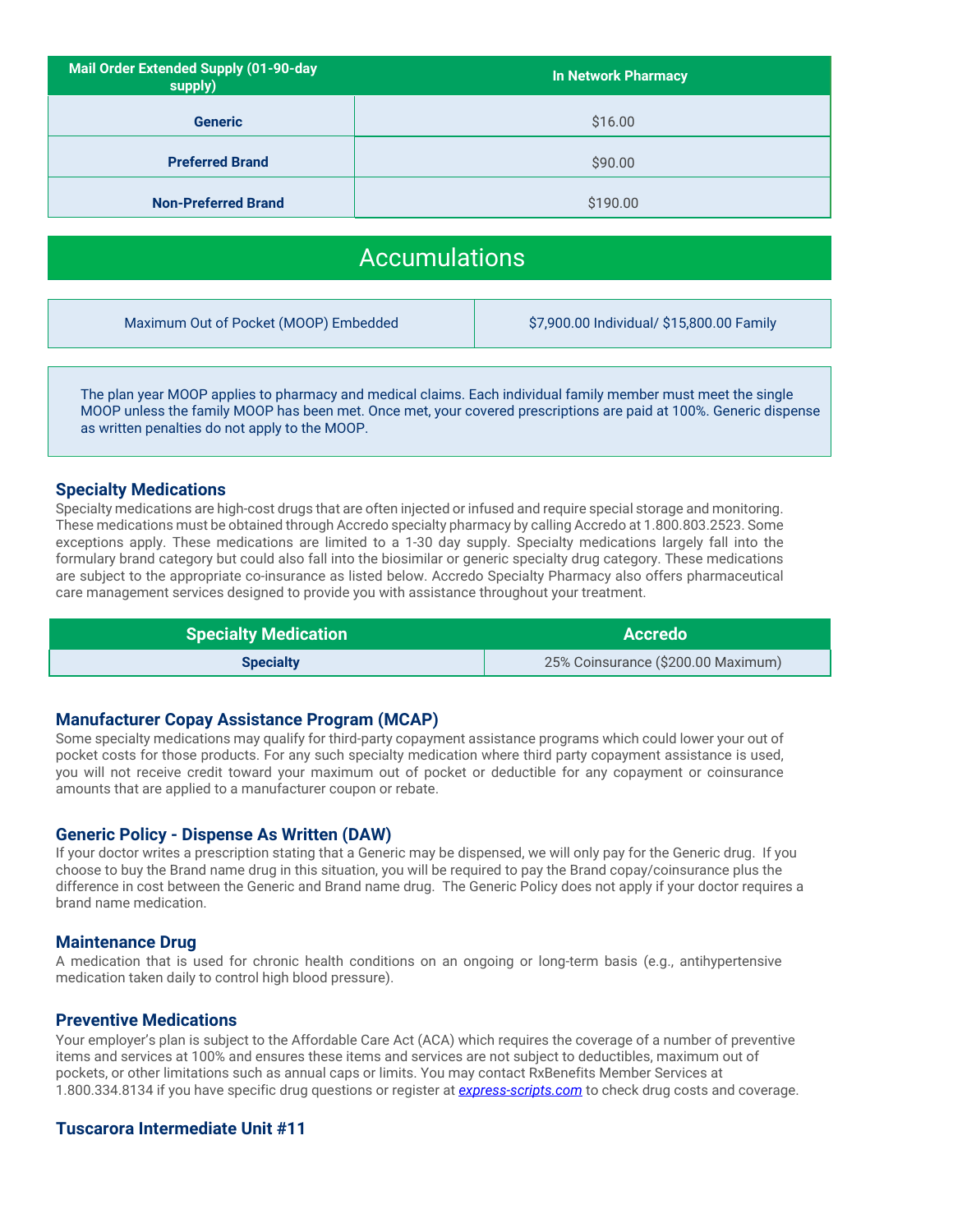#### **Compound Drugs**

For compound drugs to be covered, they must satisfy certain requirements. In addition to being medically necessary and not experimental or investigative, compound drugs must not contain any ingredient on a list of excluded ingredients. Any denial of coverage of a compound drug may be appealed in the same manner as any other drug claim denial under this coverage. Compounded medications equal to or exceeding \$300 per script will require prior authorization.

#### **Step Therapy Program**

Certain medications may be subject to step therapy. You could be asked to try one of the first or second level options before certain drugs are covered by the plan.

#### **High Dollar Claim Review, Prior Authorization and Appeals program (HDCR)**

Medication costs exceeding \$1,000 per 30-day supply and \$3,000 per 90-day supply require prior authorization.

#### **Low Clinical Value Drug List (LCV)**

Separate formulary exclusion list including low clinical value drugs, me too drugs, new to market drugs, and nonessential.

#### **Formulary**

A list of Federal Drug Administration (FDA) approved Prescription Drugs and supplies developed by a Pharmacy and Therapeutics Committee, and/or customized by Express Scripts or RxBenefits. This list reflects the current clinical judgment of practicing health care practitioners based on a review of current data, medical journals, and research information. In your prescription drug coverage, the Formulary Drug list is used as a guide for determining your costs for each prescription. Drugs not listed on the National Preferred Formulary may not be covered. Your formulary is National Preferred.

**The following lists are not all-inclusive, but rather are lists of the most commonly used prescription drugs. These lists are subject to change. The Express Scripts formulary provides an up-to-date list of medications that may be covered by the program. The Express Scripts formulary may be found online at [express-scripts.com.](http://express-scripts.com/) You may also contact RxBenefits Member Services at 1.800.334.8134 to learn whether a specific drug is covered**.

#### **Covered Drugs and Supplies**

The following examples of Covered Drugs and supplies may be available with your prescription benefit coverage. FDAapproved pharmaceuticals requiring a written prescription, issued by a licensed physician, dentist, osteopath, podiatrist, optometrist (licensed professionals) or licensed advance practice certified nurse and dispensed by a licensed pharmacist. Please contact RxBenefits Member Services at 1.800.334.8134 if you have specific drug questions or register at **express-scripts.com** to check coverage.

- Federal Legend Drugs
- Insulin
- OTC Diabetic Supplies
- Self Injectable Medications
- Specialty Medications
- Hemophilia Factors
- Impotency Drugs
- Addyi-HSDD Agents
- Anti-Obesity/Anorexiants
- Nutritional Supplements Rx Only
- Prescription Vitamins
- Inhaler Assisting Devices
- Non-Insulin Syringes
- Oral, Extended Cycle, Transdermal, Intravaginal, Contraceptives ACA
- Emergency Contraceptives
- Injectable Contraceptives
- Diaphragms & Cervical Caps
- IUDs
- Implantable Contraceptives
- Smoking Cessation (Rx)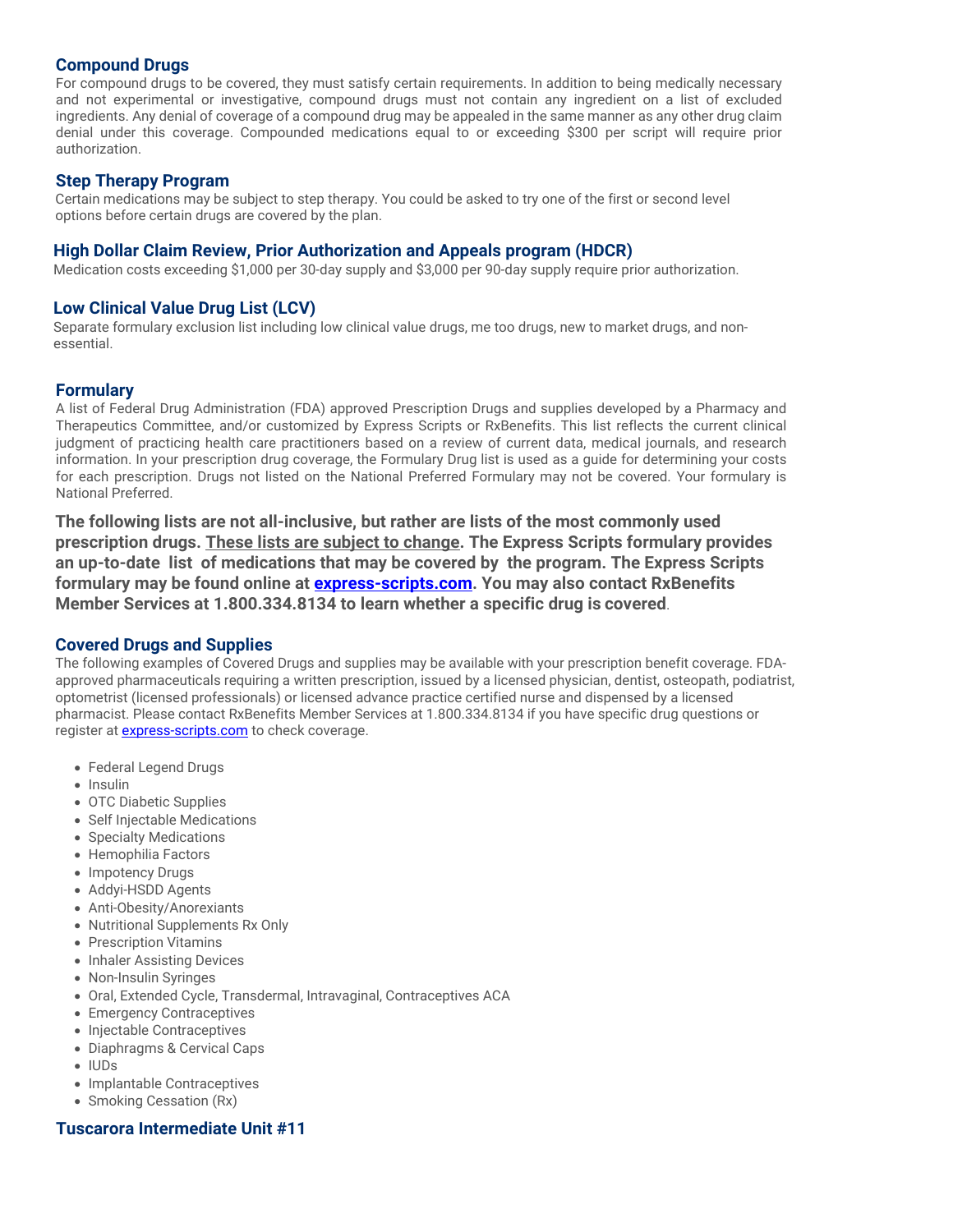- Smoking Cessation (OTC)
- HCR/ACA Vaccines

#### **Covered Drug Limitations**

Certain Prescription Drugs are covered up to preset limits. These limits are based upon standard FDA approved dosing for the medications. If you request that a prescription be filled for a drug that is subject to quantity limitations, the prescription will be filled up to the preset limits. In some cases, it may be medically necessary for you to exceed the preset limits. In those instances, Prior Authorization is required. In such cases your doctor may initiate Prior Authorization by calling RxBenefits toll-free at 1.800.334.8134. Several hundred drugs are subject to quantity limitations for patient safety based on FDA guidelines. Your plan has identified the following drug categories for Quantity Limits.

- Androgens
- Erectile Dysfunction
- Insomnia/Sedative Hypnotics
- Migraines
- Narcolepsy
- Pain/Narcotics

*For more information about specific drugs subject to coverage limitations, please call RxBenefits Member Services at 1.800.334.8134 or visit [express-scripts.com.](http://express-scripts.com/)*

#### **Prior Authorization and Appeals**

If a prescription drug claim is wholly or partially denied, you or your authorized representative has the right to appeal the decision. You or your authorized representative may appeal the denial no later than 180 days after receiving notice of an adverse claim decision. Appeals of prescription drug claims are handled by RxBenefits and are decided in accordance with the terms of the plan document. Following a clinical review, one of four actions will occur: the medication is approved, the medication claim is denied, the doctor may decide to withdraw and prescribe a different medication, or the reviewer can dismiss the claim due to lack of communication from the prescriber. If denied, the appeal process is available.

The following medications may require a prior authorization under your plan:

- Androgens
- Narcolepsy
- Topical Acne

#### **The Appeal Process**

If denied, the member may appeal the decision. Upon appeal, a second pharmacist reviewer will evaluate the prior authorization and make a decision (approved/denied). If denied a second time, a final appeal may be made, which is forwarded to an outside medical reviewer. If denied, there are no further appeals.

Your doctor may initiate the Prior Authorization, quantity limit, high dollar claim review or any other rejection process by calling RxBenefits at 1.800.334.8134.

#### **Exclusions**

Coverage is not provided for:

- OTC Products
- Standard OTC Equivalents
- Insulin Pumps
- Fertility(Oral)
- Fertility(Injectable)
- Fertility(Intra-Vaginal)
- Hair Growth Stimulants
- Medical Foods (Rx)
- Injectable/Implantable Medications
- Allergy Extracts
- OTC Contraceptives